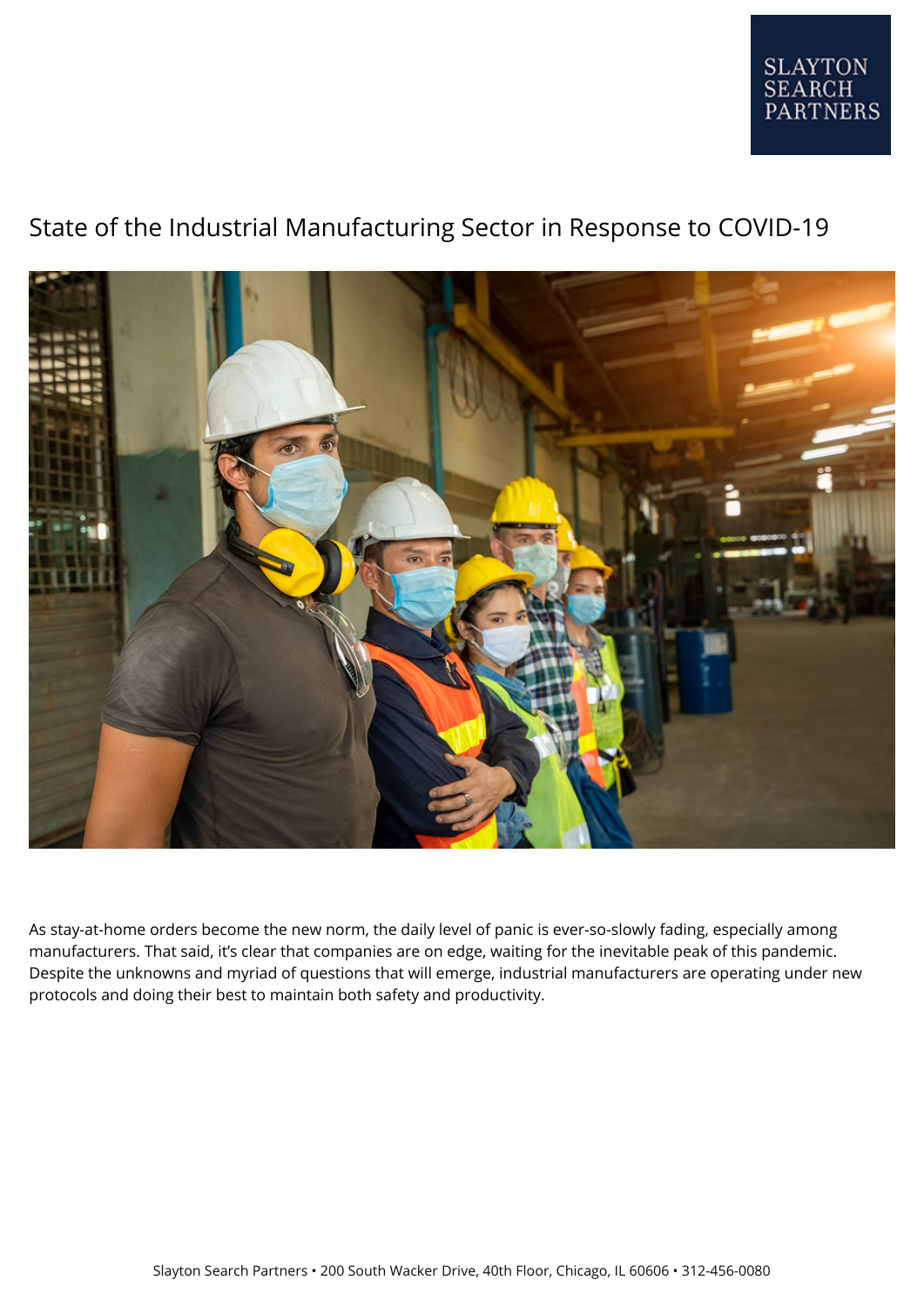First and foremost, adjusted daily operating procedures have been the initial response to this pandemic. Non-factory workers have mostly been sent home to work remotely, but productive, essential factories rely on frontline workers. In many cases, stringent social distancing and sanitization measures have been put in place and shifts are staggered to prevent cross-contamination. Increasingly, factories are introducing daily temperature testing and symptom screening to ensure their employees remain healthy. Where possible, masks and gloves are being distributed.

However, many factories – especially in the auto and airline industry – have gone a step further and halted their manufacturing efforts entirely, closing factories across the US and Europe. For others, this isn't an option – those serving the food industry, for example, are busier than ever, trying to meet increased demand.

Some factories are taking yet another approach – retrofitting their facilities to manufacture essential components and equipment for the medical community. Manufacturers large and small are taking on this challenge – one small facility in [Baltimore](https://www.nam.org/manufacturer-racks-up-new-product-in-covid-19-response-7574/?stream=business-operations&utm_source=link&utm_medium=social) pivoted from their core product to design and manufacture test-tube racks for coronavirus testing, while [General Motors](https://www.npr.org/sections/coronavirus-live-updates/2020/04/08/829657257/gm-will-build-30-000-ventilators-for-u-s-government) has prioritized building 30,000 medical ventilators – these and similar efforts are invaluable in the race to combat COVID-19.

In cases where facility retrofitting isn't possible, supplies such as masks and gloves – once used by factory workers – are being donated to local hospitals and medical centers. [Starkey Manufacturing](https://medicalalley.org/2020/03/starkey-donates-80000-masks-to-healthcare-workers/) is just one example of this - they recently donated 80,000 masks to healthcare workers in Minnesota. With the concerning shortages of personal protective equipment, test kits, and other medical supplies, it's heartwarming to see manufacturers stepping up to help those on the frontlines.

Whichever response a manufacturer takes, the fact is that their market footprints and complex supply chains have a deep impact on both local and global economies – there will undoubtedly be shortages and financial hardships at every turn. This reality is why the [CARES Act was recently enacted,](https://www.nam.org/cares-act-offers-support-for-manufacturers-affected-by-covid-19-7658/?stream=business-operations) which includes the Paycheck Protection Program, incentivizing businesses to keep employees on the payroll. Additionally, the [National Association of Manufacturers](https://www.nam.org/manufacturers-call-for-1-4-trillion-covid-19-resiliency-fund-7498/?) [recently requested](https://www.nam.org/manufacturers-call-for-1-4-trillion-covid-19-resiliency-fund-7498/?) a "Manufacturing Resiliency Fund" from the federal government, which would introduce \$1.4 trillion in loans to improve liquidity for small and medium-sized manufacturers. Both the CARES Act and the Resiliency Fund include tax credits for those who are able to keep their employees on the payroll. Essentially, it's a move that aims to protect employees, ensure economic security, and set the stage for the road ahead – though, in reality, it's just one of many efforts that will be needed to save the manufacturing landscape as we knew it before this crisis.

At the end of the day, with so many unknowns, it is undoubtedly challenging for manufacturing leaders to remain resilient and plan for recovery while simultaneously reassuring their employees. They must consider the widespread long-term impacts, including digital capacities, worker preferences, supply chain disruption, supplier relationships, M&A